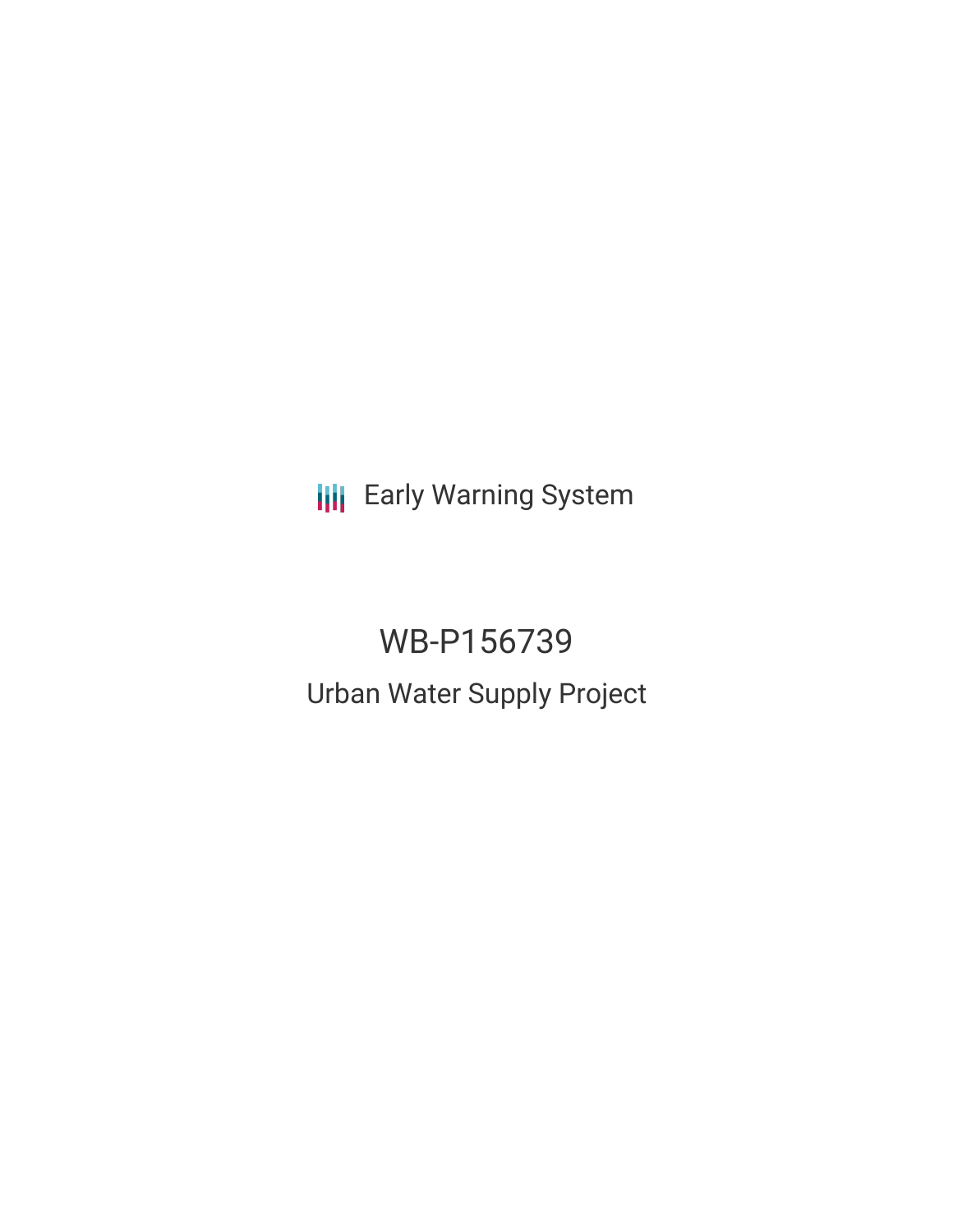## **Quick Facts**

| <b>Countries</b>               | <b>Ivory Coast</b>                          |
|--------------------------------|---------------------------------------------|
| <b>Financial Institutions</b>  | World Bank (WB)                             |
| <b>Status</b>                  | Active                                      |
| <b>Bank Risk Rating</b>        | B                                           |
| <b>Voting Date</b>             | 2016-12-09                                  |
| <b>Borrower</b>                | Cellule de Coordination du PRICI (CC-PRICI) |
| <b>Sectors</b>                 | Water and Sanitation                        |
| <b>Investment Amount (USD)</b> | \$50.00 million                             |
| <b>Project Cost (USD)</b>      | \$50.00 million                             |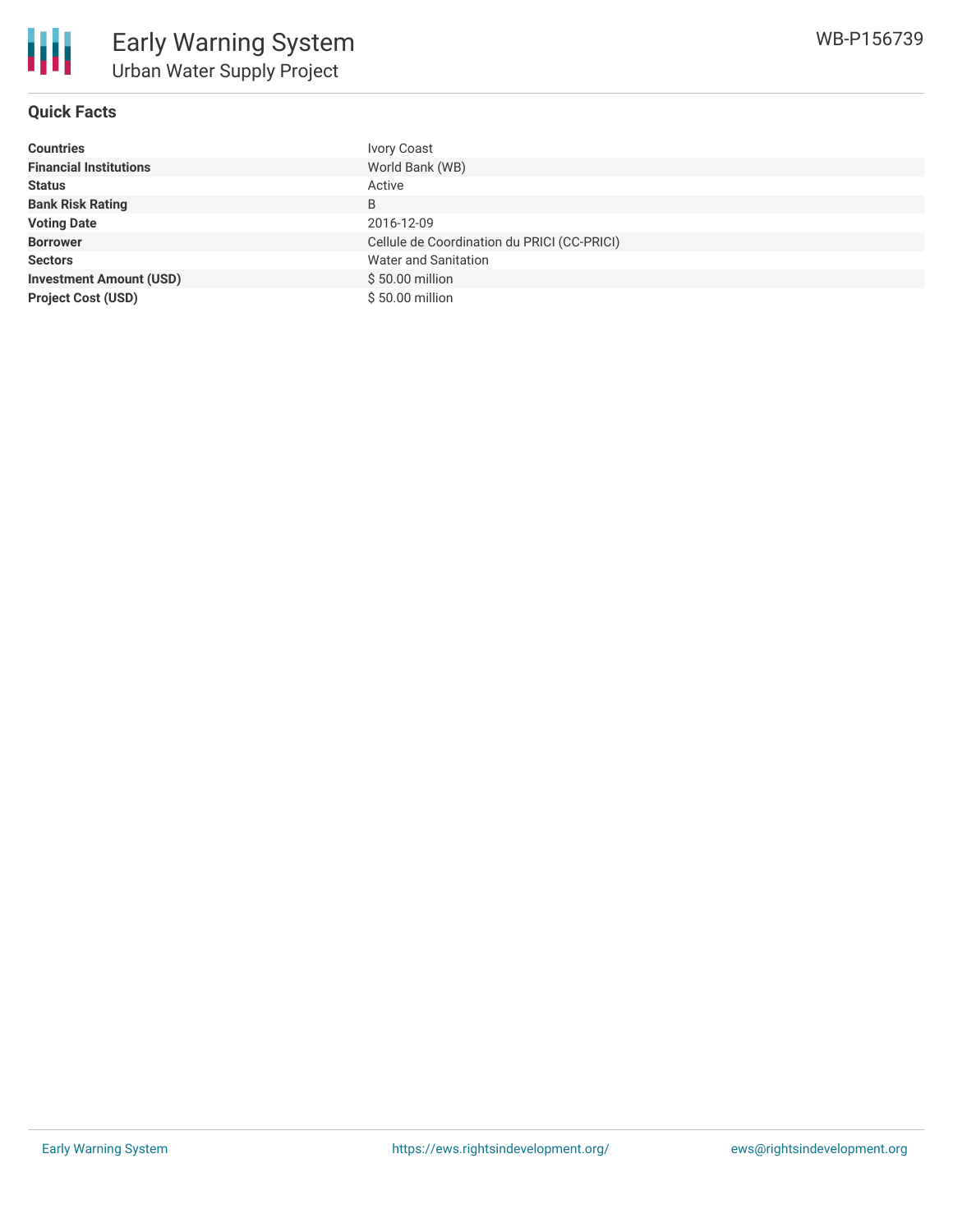

#### **Project Description**

The objective of the Urban Water Supply Project for Côte d'Ivoire is to improve quality of, and increase access to, water services in selected urban areas and to strengthen capacity of National Water Agency (ONEP) for financial planning and financial management of the urban water supply sector. The project has 2 components. (1) Urban water supply component will include the following activities: (i) construct water treatment plants, boreholes, water intakes, and pumping stations in selected urban centers; (ii) construct storage tanks; (iii) construct water transmission lines and expand water distribution networks; (iv) install social water connections; and (v) perform works supervision. (2) Institutional support component will include the following activities: (i) institutional strengthening through the preparation of an inventory of urban water supply sector assets, the development of a financial model for the urban water supply sector, and the audit of the Affermage contract and ONEP agreement; (ii) capacity building for ONEP in financial planning and operations monitoring; and (iii) operations and strengthened capacity of the Project Coordination Unit (PCU) and ONEP in project management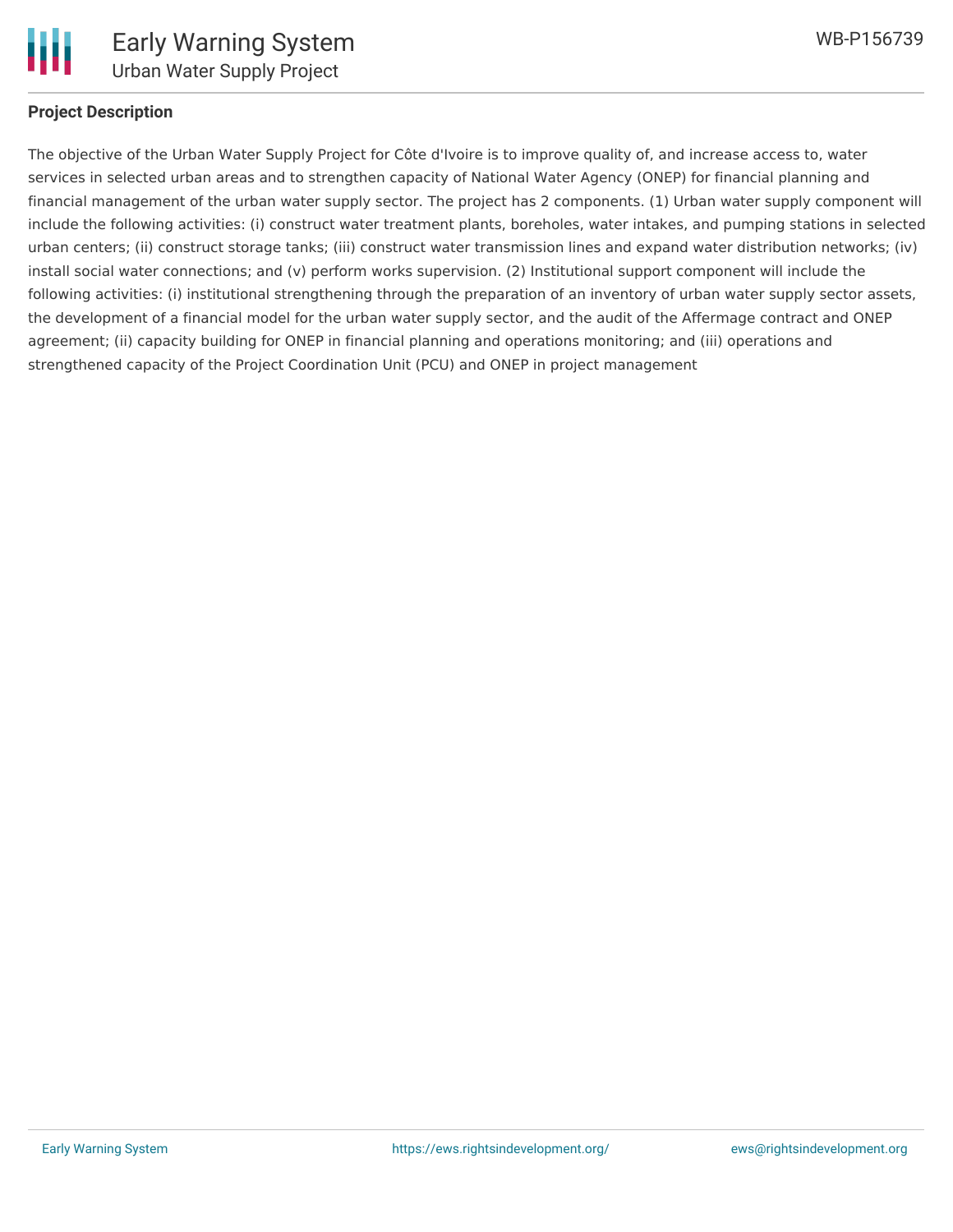### **Investment Description**

World Bank (WB)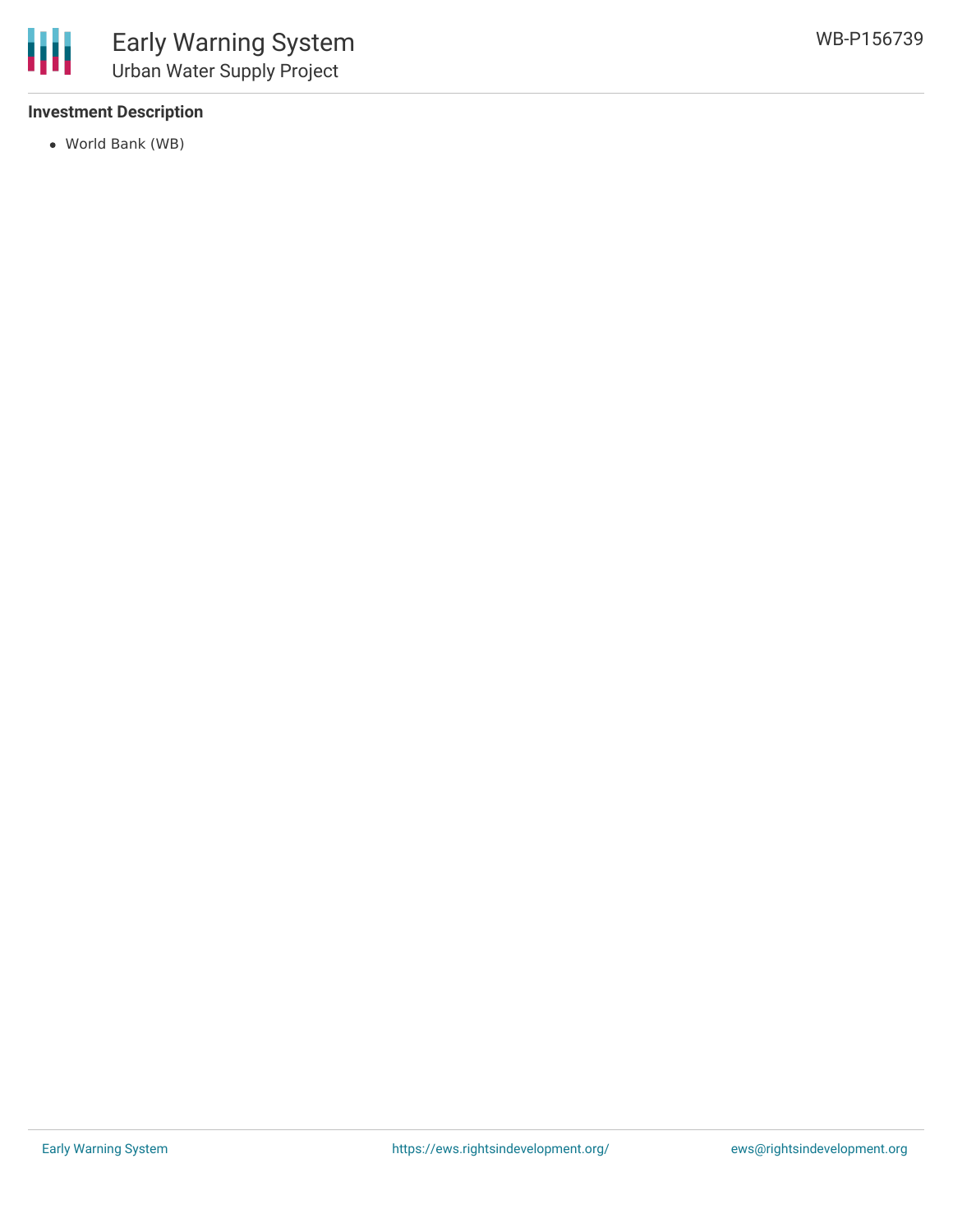

### **Contact Information**

Name: Cellule de Coordination du PRICI (CC-PRICI) Contact: Pierre Dimba Title: Project Coordinator Email: pdimba@prici.ci

ACCOUNTABILITY MECHANISM OF WORLD BANK

The World Bank Inspection Panel is the independent complaint mechanism and fact-finding body for people who believe they are likely to be, or have been, adversely affected by a World Bank-financed project. If you submit a complaint to the Inspection Panel, they may investigate to assess whether the World Bank is following its own policies and procedures for preventing harm to people or the environment. You can contact the Inspection Panel or submit a complaint by emailing ipanel@worldbank.org. You can learn more about the Inspection Panel and how to file a complaint at:

http://ewebapps.worldbank.org/apps/ip/Pages/Home.aspx.